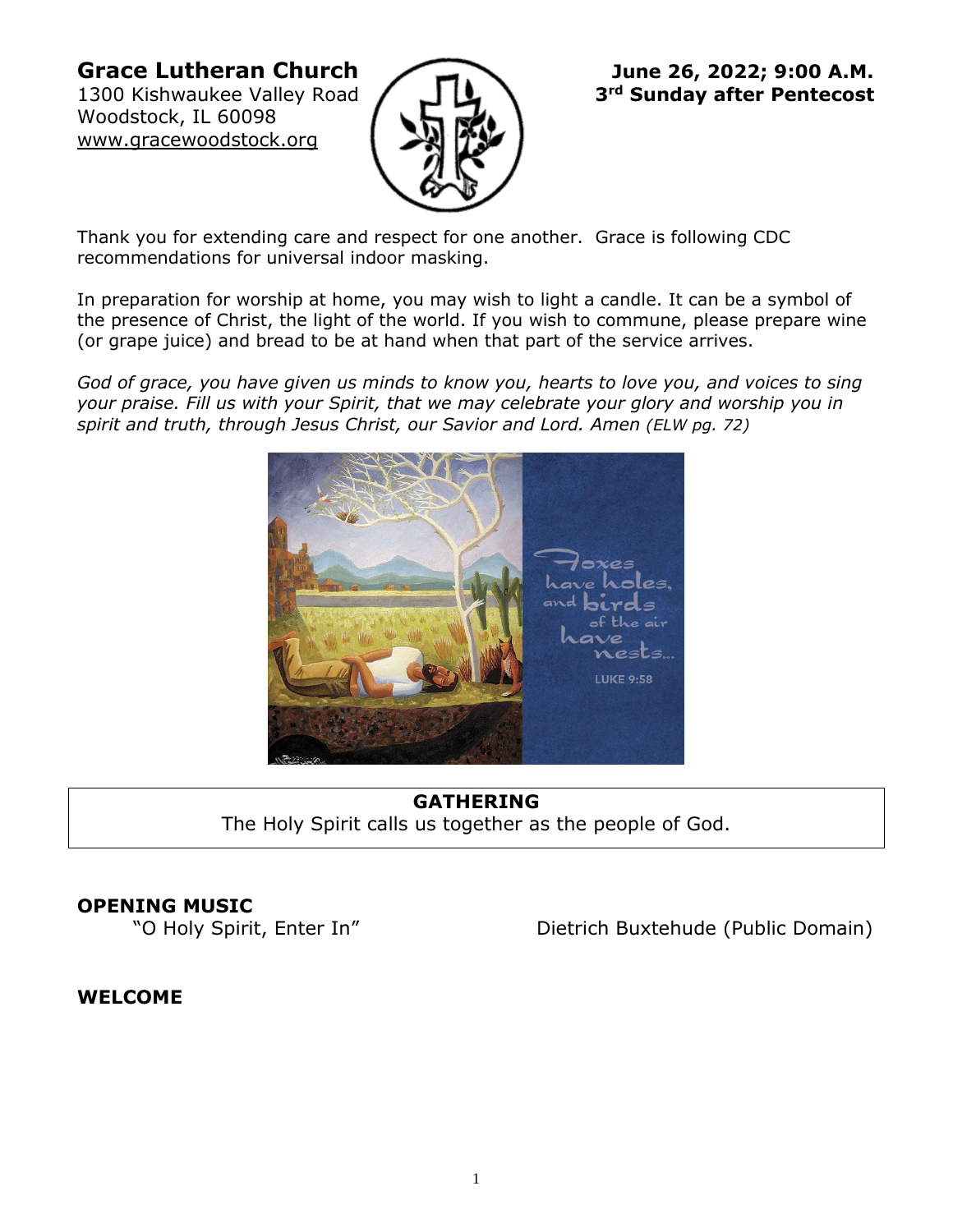*Please stand as you are able.* **CONFESSION AND FORGIVENESS**

*All may make the sign of the cross, the sign marked at baptism, as the presiding minister begins.* Blessed be the holy Trinity, $+$  one God, whose steadfast love endures forever. **Amen.**

Let us confess our sin in the presence of God and of one another. *Silence is kept for reflection.* Merciful God, **we confess that we have not followed your path but have chosen our own way. Instead of putting others before ourselves, we long to take the best seats at the table. When met by those in need, we have too often passed by on the other side. Set us again on the path of life. Save us from ourselves and free us to love our neighbors. Amen.** Hear the good news! God does not deal with us according to our sins but delights in granting pardon and mercy. In the name of  $+$  Jesus Christ, your sins are forgiven. You are free to love as God loves. **Amen.**

# **GATHERING HYMN**

**"O Holy Spirit, Enter In"** ELW 786 (Public Domain)

# **GREETING**

The grace of our Lord Jesus Christ, the love of God, and the communion of the Holy Spirit be with you all. **And also with you.**

# **PRAYER**

Sovereign God, ruler of all hearts, you call us to obey you, and you favor us with true freedom. Keep us faithful to the ways of your Son, that, leaving behind all that hinders us, we may steadfastly follow your paths, through Jesus Christ, our Savior and Lord. **Amen.**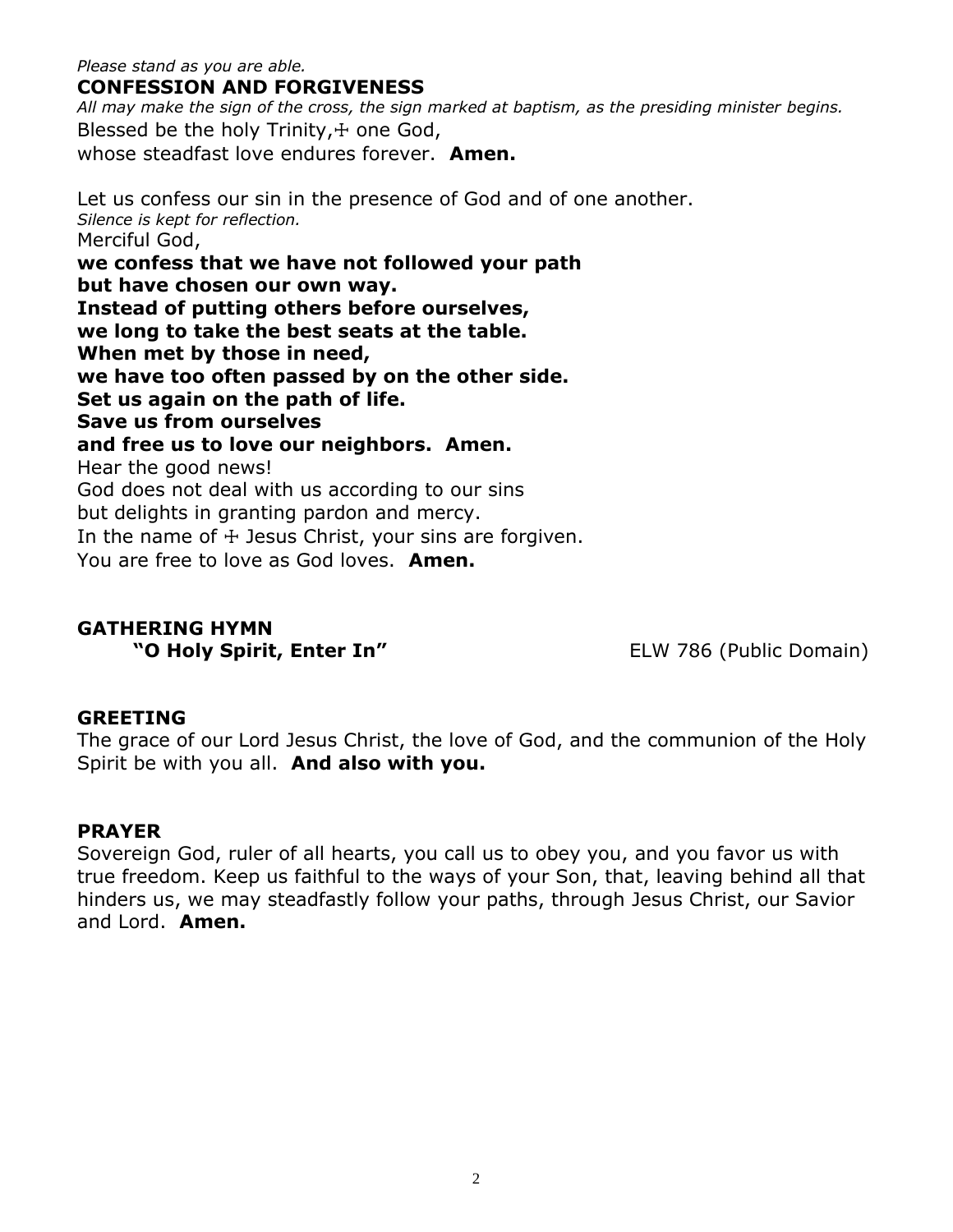#### **WORD** God speaks to us in scripture reading, preaching, and song.

# *Please be seated.* A reading from 1st Kings.

# **FIRST READING**: **1 Kings 19:15-16, 19-21**

Then the LORD said to [Elijah,] "Go, return on your way to the wilderness of Damascus; when you arrive, you shall anoint Hazael as king over Aram. Also you shall anoint Jehu son of Nimshi as king over Israel; and you shall anoint Elisha son of Shaphat of Abel-meholah as prophet in your place.

So he set out from there, and found Elisha son of Shaphat, who was plowing. There were twelve yoke of oxen ahead of him, and he was with the twelfth. Elijah passed by him and threw his mantle over him. He left the oxen, ran after Elijah, and said, "Let me kiss my father and my mother, and then I will follow you." Then Elijah said to him, "Go back again; for what have I done to you?" He returned from following him, took the yoke of oxen, and slaughtered them; using the equipment from the oxen, he boiled their flesh, and gave it to the people, and they ate. Then he set out and followed Elijah, and became his servant.

Word of God, word of life. **Thanks be to God.**

Protect me, O God, for I take refuge in you; I have said to the LORD, "You are my Lord, my good above all other." **All my delight is in the godly that are in the land, upon those who are noble among the people.** But those who run after other gods shall have their troubles multiplied. **I will not pour out drink offerings to such gods, never take their names upon my lips. R** O LORD, you are my portion and my cup; it is you who uphold my lot. **My boundaries enclose a pleasant land; indeed, I have a rich inheritance.** I will bless the LORD who gives me counsel; my heart teaches me night after night. **I have set the LORD always before me; because God is at my right hand, I shall not be shaken.** My heart, therefore, is glad, and my spirit rejoices; my body also shall rest in hope. **For you will not abandon me to the grave, nor let your holy one see the pit.** You will show me the path of life; in your presence there is fullness of joy, and in your right hand are pleasures forevermore.

PSALM: PSALM: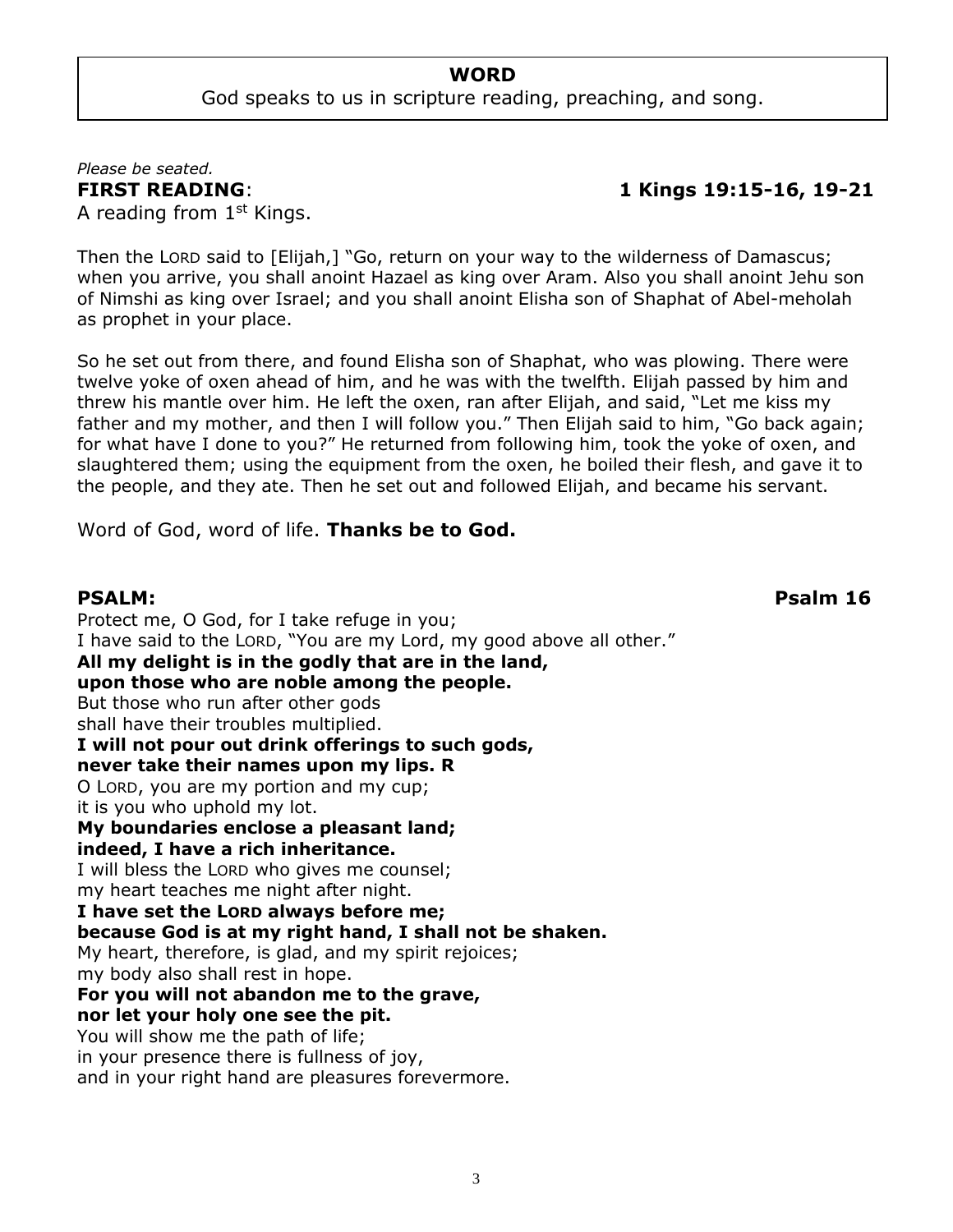A reading from Galatians.

For you were called to freedom, brothers and sisters; only do not use your freedom as an opportunity for self-indulgence, but through love become slaves to one another. For the whole law is summed up in a single commandment, "You shall love your neighbor as yourself." If, however, you bite and devour one another, take care that you are not consumed by one another.

Live by the Spirit, I say, and do not gratify the desires of the flesh. For what the flesh desires is opposed to the Spirit, and what the Spirit desires is opposed to the flesh; for these are opposed to each other, to prevent you from doing what you want. But if you are led by the Spirit, you are not subject to the law. Now the works of the flesh are obvious: fornication, impurity, licentiousness, idolatry, sorcery, enmities, strife, jealousy, anger, quarrels, dissensions, factions, envy, drunkenness, carousing, and things like these. I am warning you, as I warned you before: those who do such things will not inherit the kingdom of God.

By contrast, the fruit of the Spirit is love, joy, peace, patience, kindness, generosity, faithfulness, gentleness, and self-control. There is no law against such things. And those who belong to Christ Jesus have crucified the flesh with its passions and desires. If we live by the Spirit, let us also be guided by the Spirit.

Word of God, word of life. **Thanks be to God.** 



# **GOSPEL**

The holy gospel according to Luke. **Luke 9:51-62 Glory to you, O Lord.** 

When the days drew near for [Jesus] to be taken up, he set his face to go to Jerusalem. And he sent messengers ahead of him. On their way they entered a village of the Samaritans to make ready for him; but they did not receive him, because his face was set toward Jerusalem. When his disciples James and John saw it, they said, "Lord, do you want us to command fire to come down from heaven and consume them?" But he turned and rebuked them. Then they went on to another village.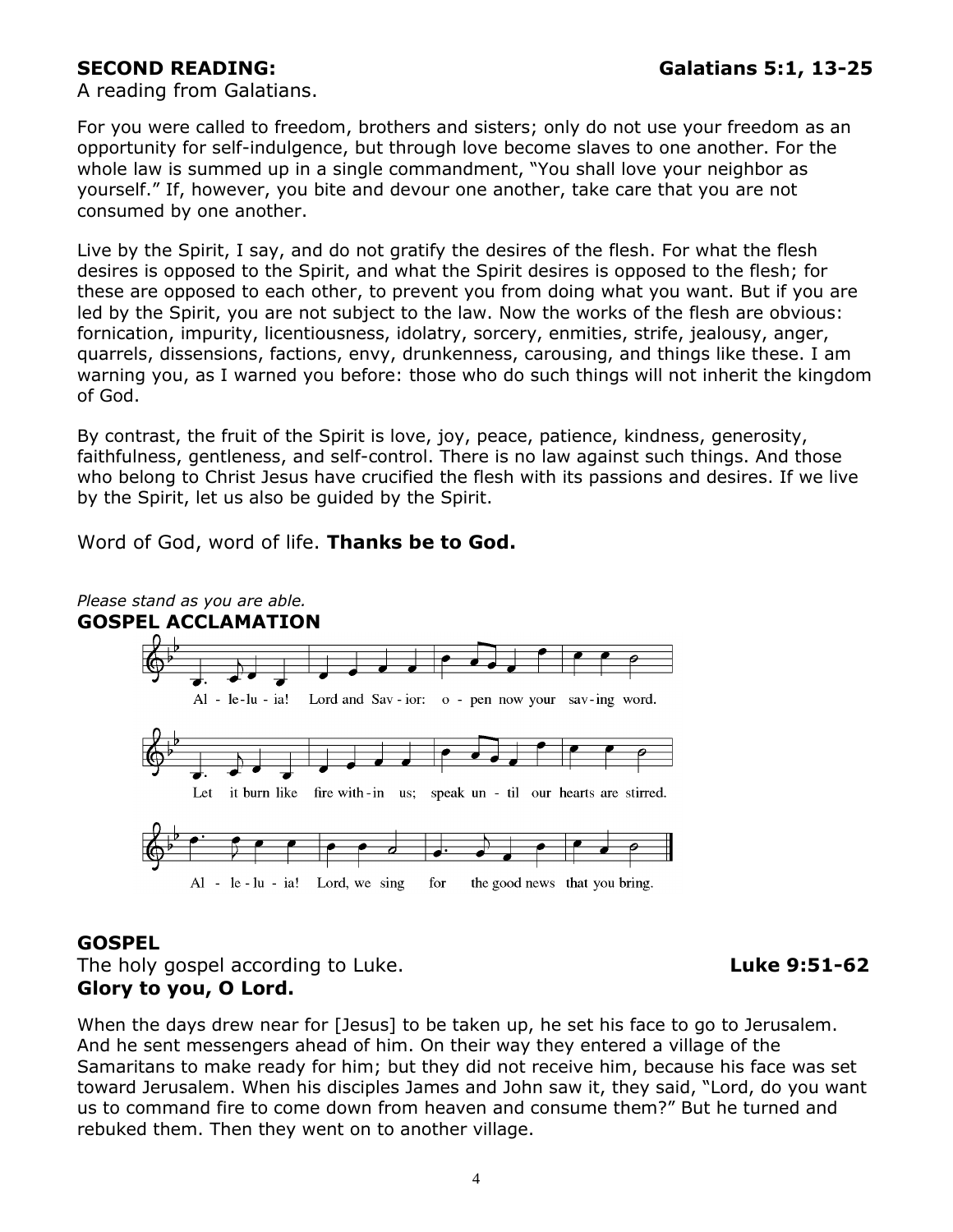As they were going along the road, someone said to him, "I will follow you wherever you go." And Jesus said to him, "Foxes have holes, and birds of the air have nests; but the Son of Man has nowhere to lay his head." To another he said, "Follow me." But he said, "Lord, first let me go and bury my father." But Jesus said to him, "Let the dead bury their own dead; but as for you, go and proclaim the kingdom of God." Another said, "I will follow you, Lord; but let me first say farewell to those at my home." Jesus said to him, "No one who puts a hand to the plow and looks back is fit for the kingdom of God."

The gospel of the Lord. **Praise to you, O Christ.** 

*Please be seated.* **CHILDREN'S SERMON**

#### **SERMON**

*Please stand as you are able.* **HYMN OF THE DAY "Will You Come and Follow Me"** ELW 798 (One License)

#### **CREED**

Let us confess our faith with the words of the Apostles' Creed.

**I believe in God, the Father almighty, creator of heaven and earth. I believe in Jesus Christ, God's only Son, our Lord, who was conceived by the Holy Spirit, born of the virgin Mary, suffered under Pontius Pilate, was crucified, died, and was buried; he descended to the dead. On the third day he rose again; he ascended into heaven, he is seated at the right hand of the Father, and he will come to judge the living and the dead. I believe in the Holy Spirit, the holy catholic church, the communion of saints, the forgiveness of sins, the resurrection of the body,**

**and the life everlasting. Amen.**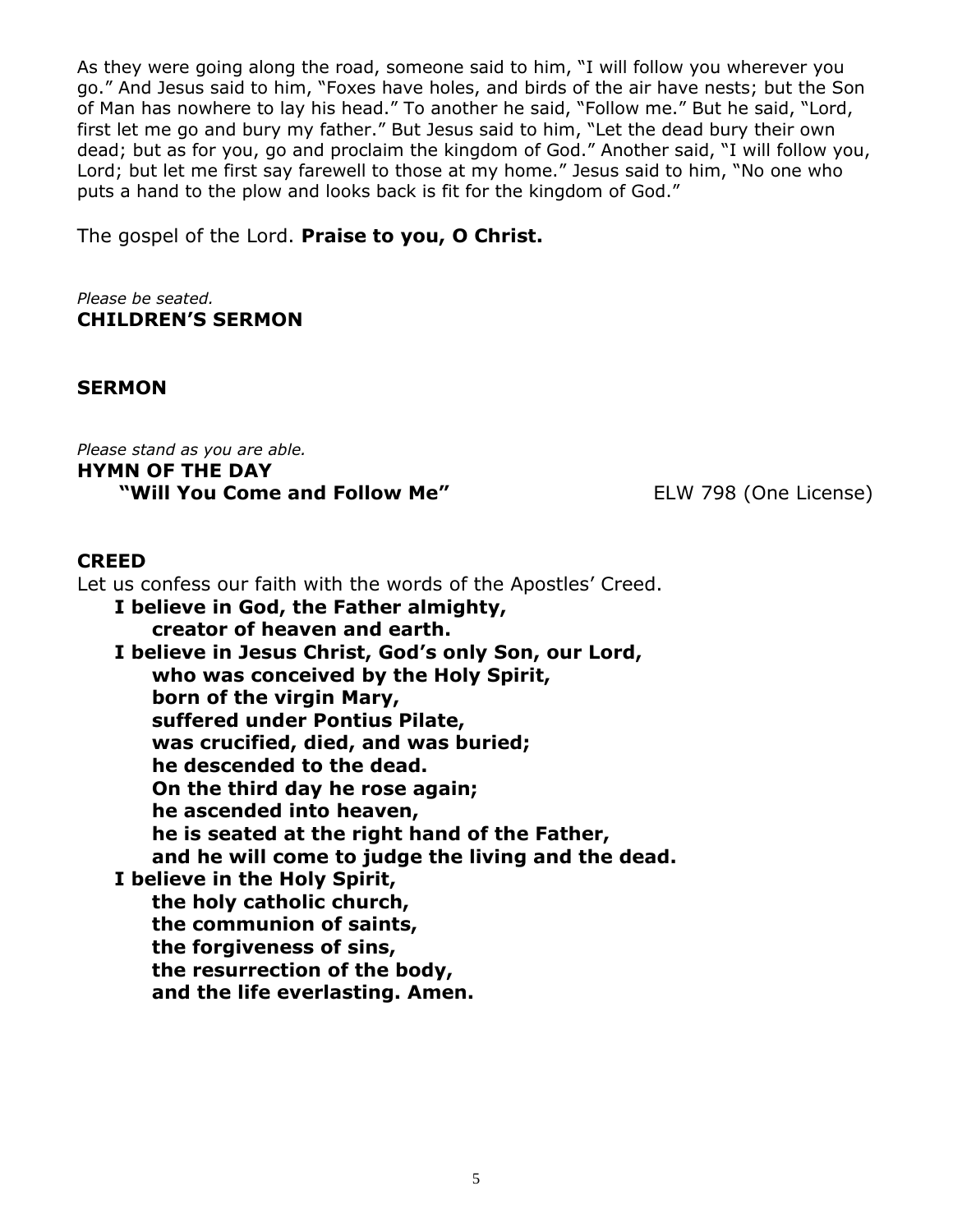#### *Please be seated.* **PRAYERS OF INTERCESSION**

United in Christ and guided by the Spirit, we pray for the church, the creation, and all in need. *A brief silence.*

God of faithfulness, set the face of your church firmly on you. Rooted in your selfgiving love, may the church find freedom in loving our neighbors. God of grace, **hear our prayer.**

God of gentleness, strengthen the earth's ability to heal. Where there are dangerous storms, bring calm. Where there are destructive fires, bring rain. Protect homes, habitats, and livelihoods threatened by climate disasters. God of grace, **hear our prayer.**

God of peace, guide all who govern, that they place the good of their citizens above self-promotion. Anoint leaders of nations with your Spirit of neighborly love. Protect refugees and all who live under tyranny or conflict. God of grace, **hear our prayer.**

God of kindness, reveal your healing presence to all who are sick or dying, especially those we now name aloud or in the silence of our hearts Uphold those who grieve. Support the needs of any who are unemployed, hungry, or have nowhere to lay their heads. God of grace, **hear our prayer.**

God of love, attend to those struggling with addiction, depression, or uncontrolled anger. Provide support systems and loving companions as they work toward health, that they may rest in hope and know the fullness of joy in your presence. God of grace, **hear our prayer.**

God of joy, we give thanks for all who have died and now celebrate the inheritance of life in you. Keep their examples of faithfulness always before us, that we trust your promises in life and in death. God of grace, **hear our prayer.**

God of every time and place, in Jesus' name and filled with your Holy Spirit, we entrust these spoken prayers and those in our hearts into your holy keeping. **Amen.**

# **PEACE**

*After praying for the whole world, we receive and extend to one another the gift of Christ's peace. We invite you to share a physically distant sign of God's peace with one anotherwave a greeting of peace to people around you, and/or text a greeting of peace to someone.*

The peace of Christ be with you always. **And also with you.**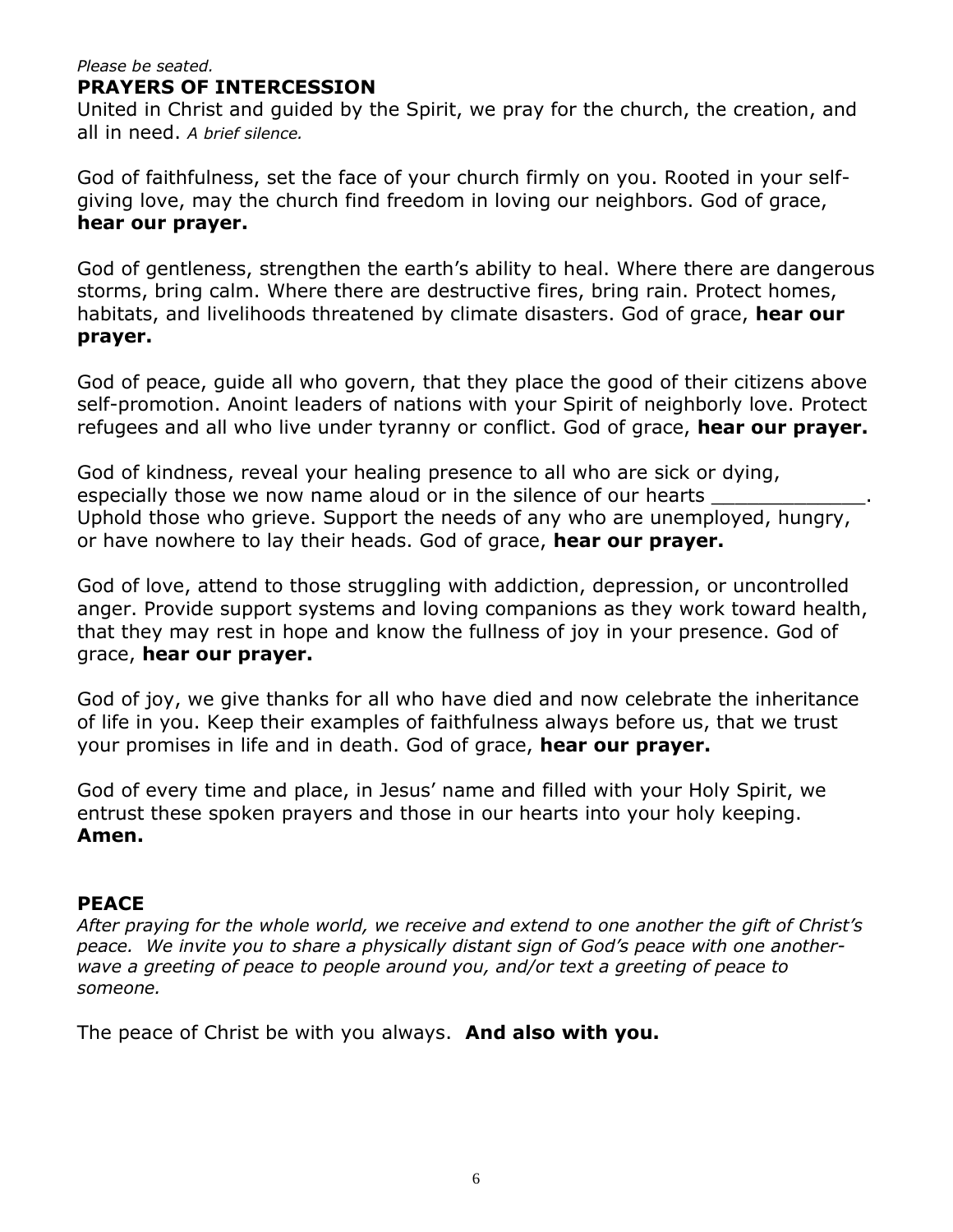#### **MEAL** God feeds us with the presence of Jesus Christ.

*Please be seated.*

# **OFFERING**

*Thank you for your generous offerings and commitment to Grace's mission and ministry. You are invited to place your financial offerings in the offering plate as you leave today. Additional ways to give include mailing your offering to the church office, or by giving online: by texting the amount you would like to give to 877-698-3604, through the Vanco Mobile App, or online at Grace's website. You are also invited to call the church office to learn more about the automatic withdrawal Electronic Giving Program.*

Let us pray. God of abundance: you have set before us a plentiful harvest. As we feast on your goodness, strengthen us to labor in your field, and equip us to bear fruit for the good of all, in the name of Jesus. **Amen.**

*Please stand as you are able.* **GREAT THANKSGIVING** The Lord be with you. **And also with you.** Lift up your hearts. **We lift them to the Lord.** Let us give thanks to the Lord our God. **It is right to give our thanks and praise.**

It is indeed right, our duty and our joy, . . . and join their unending hymn:



# **THANKSGIVING AT THE TABLE**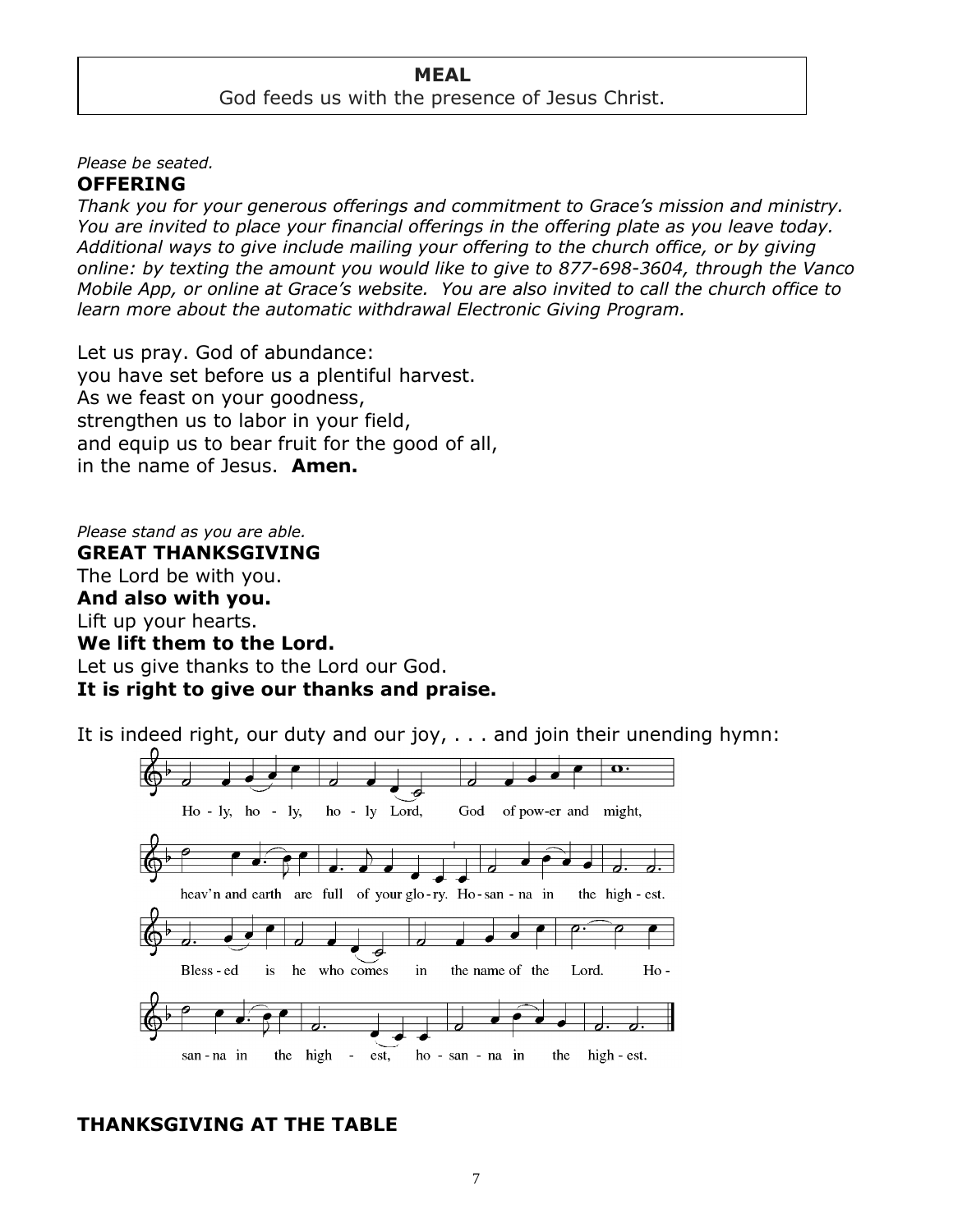#### **LORD'S PRAYER**

**Our Father in heaven, hallowed be your name, your kingdom come, your will be done, on earth as in heaven. Give us today our daily bread. Forgive us our sins as we forgive those who sin against us. Save us from the time of trial and deliver us from evil. For the kingdom, the power, and the glory are yours, now and forever. Amen.**

#### **INVITATION TO COMMUNION**

*All are welcome at the Lord's table.*

In Christ's presence there is fullness of joy. Come to the banquet.

*Please be seated. Beginning with the front pews, you are invited to come forward, extend your hands to receive the bread and grape juice from the pastor or communion assistant, and return to your seat to commune. Gluten free elements are available upon request. If you would like the communion elements to be brought to you, please notify an usher.* 

#### **DISTRIBUTION HYMN "We Give Thee but Thine Own"** ELW 686 (Public Domain)

*Please stand as you are able.* **COMMUNION BLESSING**

The body and blood of our Lord Jesus Christ strengthen you and keep you in his grace. **Amen.**

#### **SENDING**

God blesses us and sends us in mission to the world.

#### **BLESSING**

The God of peace, Father, + Son, and Holy Spirit, bless you, comfort you, and show you the path of life this day and always. **Amen.**